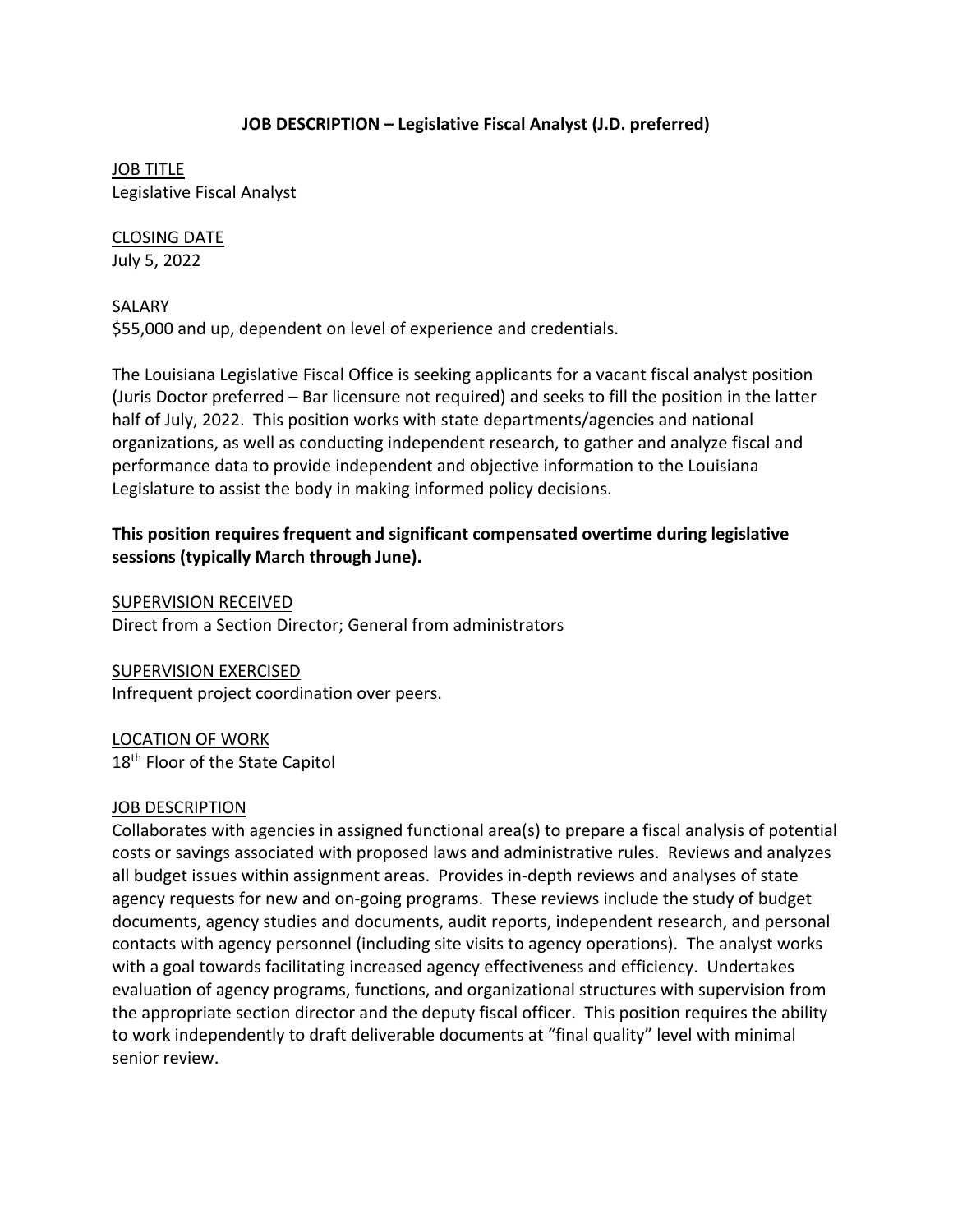#### EXAMPLES OF WORK

EXAMPLES BELOW ARE A BRIEF SAMPLE OF COMMON DUTIES, NOT ALL POSSIBLE TASKS ARE INCLUDED.

Prepare fiscal notes and fiscal and economic impact statements detailing potential costs or savings impacts associated with proposed legislation and administrative rules respectively.

Appear and testify before legislative committees on matters pertaining to fiscal notes, budgets, and general operations of state agencies.

Review agency budgets and budget adjustment requests in order to make informed recommendations to legislators.

Perform fiscal, budgetary, and legal research and analysis on assigned department budgets and program activities, prepare written and graphical reports, and formulate comparative and historical analyses.

Confer with agency personnel to compile data, review performance, and develop appropriate technical and substantive knowledge of operations.

Monitor agency operations, audits and media reports to maintain situational awareness regarding potential issues requiring legislative awareness or oversight.

Track and maintain budget adjustments and amendments in the office database.

Perform related duties as assigned.

#### QUALIFICATION REQUIREMENTS

#### Preferred

The preferred candidate for this opening will possess a Juris Doctor from an accredited school of law with a focused background and training in adult and/or juvenile criminal law. Along with feedback and assistance from appropriate governmental agencies, the candidate will be expected to provide competent review and analysis of the potential fiscal impacts of legislation modifying criminal statutes, as well as the operations of the judicial branch of government. The preferred candidate will have direct experience in criminal procedure, penalties, and postconviction/adjudication processes, as well as familiarity with: the practices and operations of prosecutors and public defenders, probation and parole, and alternatives to incarceration.

#### Minimum

Requires a minimum graduate school degree with a concentration in, and/or undergraduate study in, areas such as: public or business administration, statistics, mathematics, accounting,